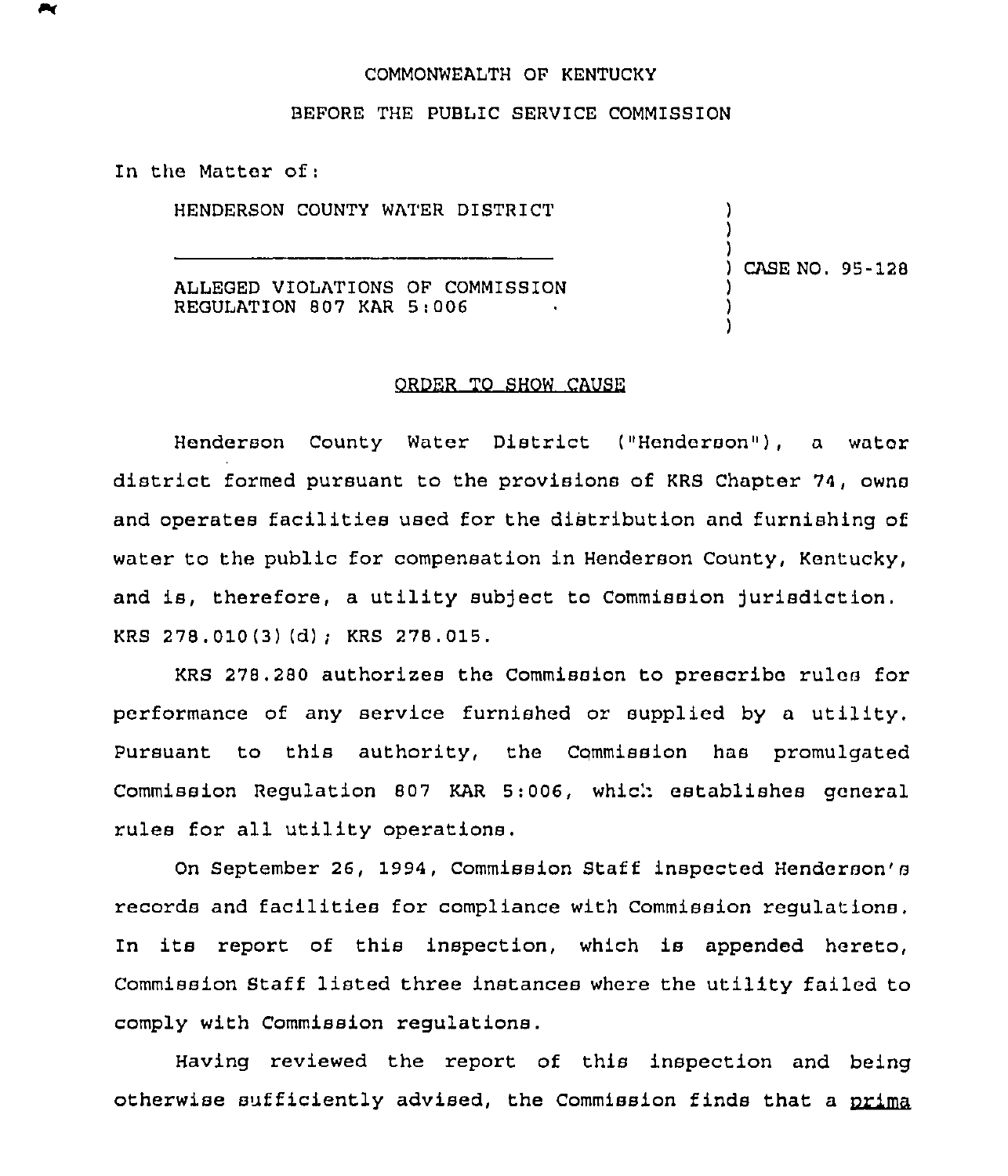facie showing has been made that Henderson is in violation of Commission Regulation 807 KAR 5i006.

The Commission, on its own motion, HEREBY ORDERS that:

1. Henderson shall appear before the Commission on May 31, 1995 at 10~00 a.m., Eastern Daylight Time, in Hearing Room <sup>2</sup> of the Commission's offices at 677 Comanche Trail, Frankfort, Kentucky, for the purpose of presenting evidence concerning the alleged violations of Commission Regulation 807 KAR 5:006, and of showing cause why it should not be subject to the penalties prescribed in KRS 278.990(1) for these alleged violations.

2. Henderson shall submit to the Commission, within 20 days of the date of this Qrder, a written response to the allegations contained herein and to the contents of the Inspection Report.

3. The Utility Znspection Report of September 29, 1994, which is appended hereto, is made part of the record of this proceeding.

4 . Any motion requesting an informal conference with Commission Staff to consider the simplification of issues or any other matters which may aid in the handling or disposition of this proceeding shall be filed with the Commission no later than 20 days from the date of this Order.

Done at Frankfort, Kentucky, this 5th day of April, 1995.

PUBLIC SERVICE COMMISSION

 $\sum_{r}$ Vice Chairman

Breadha

ATTEST:

Executive Director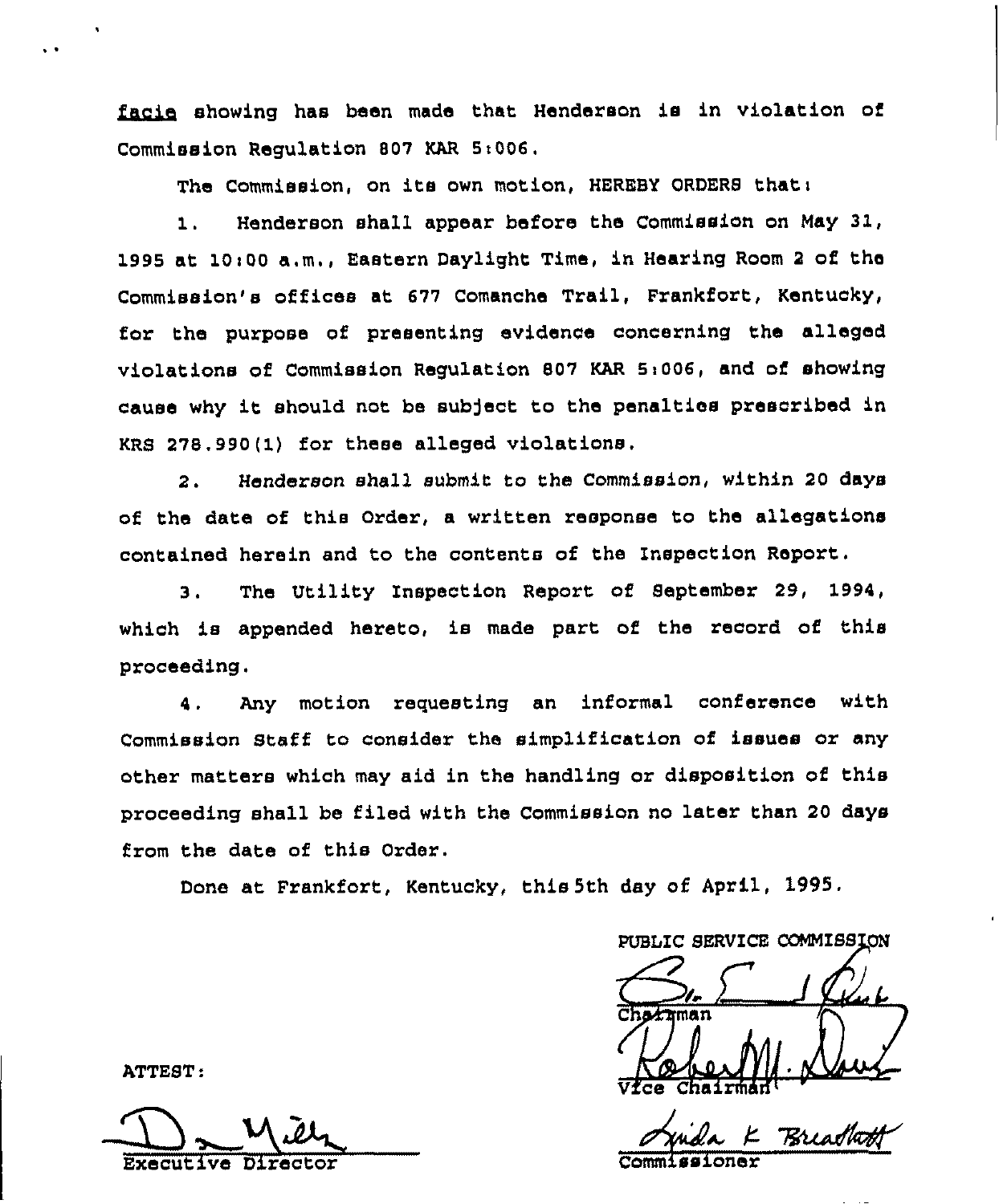AN APPENDIX TO AN ORDER OF THE KENTUCKY PUBLIC SERVICE COMMISSION IN CASE NO. 95- 128 DATED 4/5/95

> Commonwealth of Kentucky Public Service Commission

### UTILITY INSPECTION REPORT

# Henderson county water District Henderson, Kentucky

Utility operations, utility maintenance, utility management and their effect on utility services are a primary concern of the Commission and this Division. Our ongoing inspection program is an expression of this concern. During each inspection, 1 am stressing: (1) the importance of periodic testing of customers' meters, (2) the importance of accounting for all water purchased and/or produced, (3) the need for surveillance of system operations and (4) the significance of good operating records,

The subject inspection was made September 26, 1994. The utility consists of a distribution system operating in Henderson County, Kentucky. It has approximately 4,800 customers on its system. The utility representative providing information and assistance during this inspection was Allen Van Heter of the District.

The District's facility operations and its office procedures were reviewed for compliance with the Kentucky Revised Statutes (KRB 278) and the Public Service Commission Regulations (807 KAR). The following deficiencies vere notedr

- 1. The utility has not filed <sup>a</sup> copy of its inspection procedures with the Commission for review pursuant to 807 KAR  $5:006$  Sec.  $25(1)$ .
- 2. The utility's written complaints do not contain information on the final adjustment or disposition of the complaint pursuant to 807 KAR 51006 Sec.9.